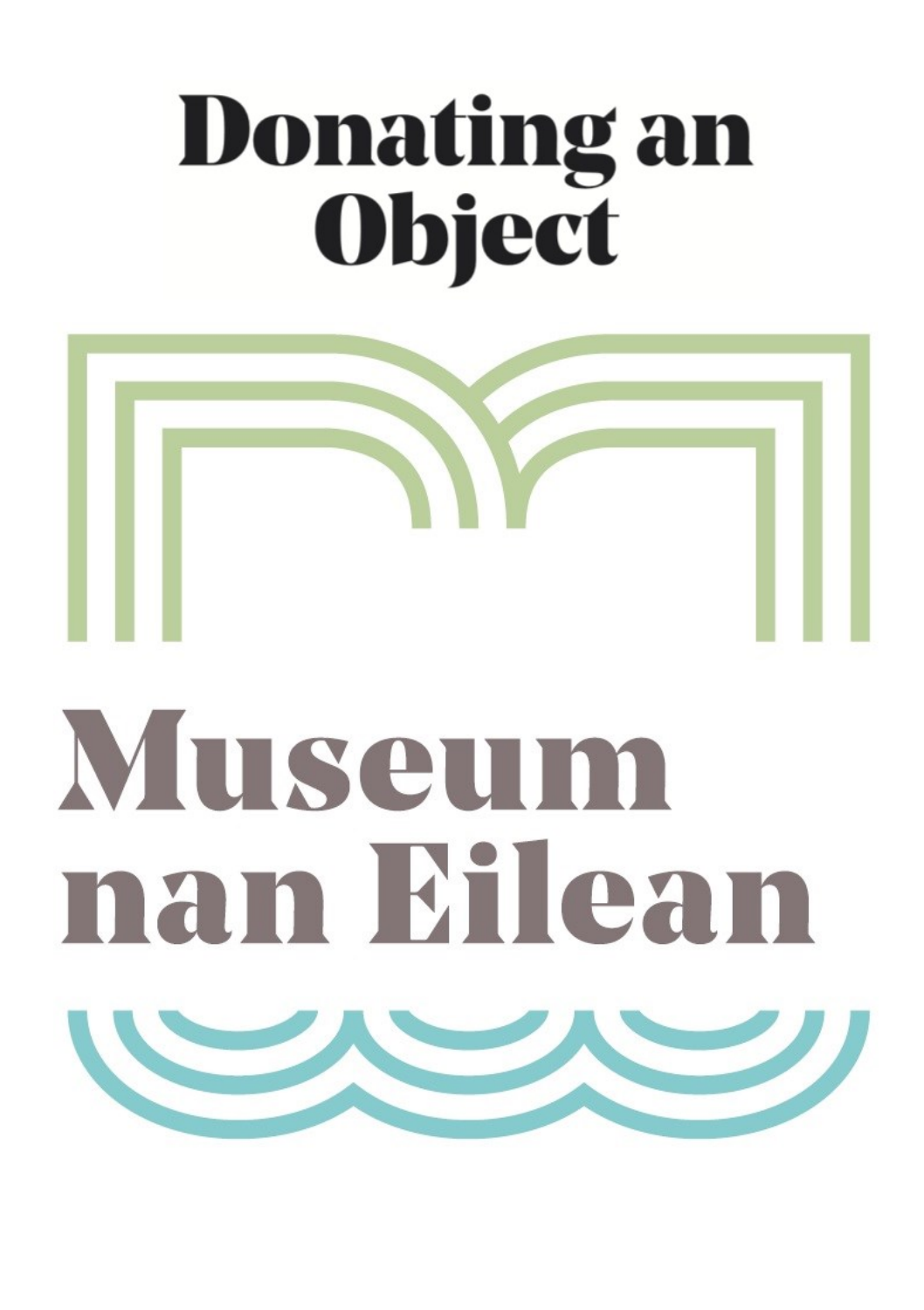**We are always very interested to hear from individuals, families or organisations who wish to donate an object. The purpose of this leaflet is to explain the process we go through in order to assess an object you offer, and what happens if we decide to accept it.**

# *What should I do if I have an object I think may be of interest?*

If you've got something you think could be added to the museum collection, please take some photographs of the object, measure and describe it, and bring that information to us along with copies of any documentation you may have about it. Don't forget to leave your contact details. One of our staff will contact you if we need more information.

Please don't bring the object to the museum without discussing it with us first as we will need to make special arrangements for storage.

## *How does the museum decide which objects to accept?*

A Collections Committee, composed of the professional staff of the museum, meets regularly to assess potential donations. We will consider the information you have sent us, and we may ask if you can bring the object in for us to look at.

We have a Collections Development Policy, approved by the Comhairle, which describes the objects the museum will collect. The policy includes this summary:

*"Museum nan Eilean will seek to collect material illustrating the prehistory, history and culture of the Outer Hebrides. It will collect material dating from the time of the earliest human settlement in the Outer Hebrides until the present day."*

In operating the policy we consider whether the object offered was made or used in the Outer Hebrides or by someone from or living on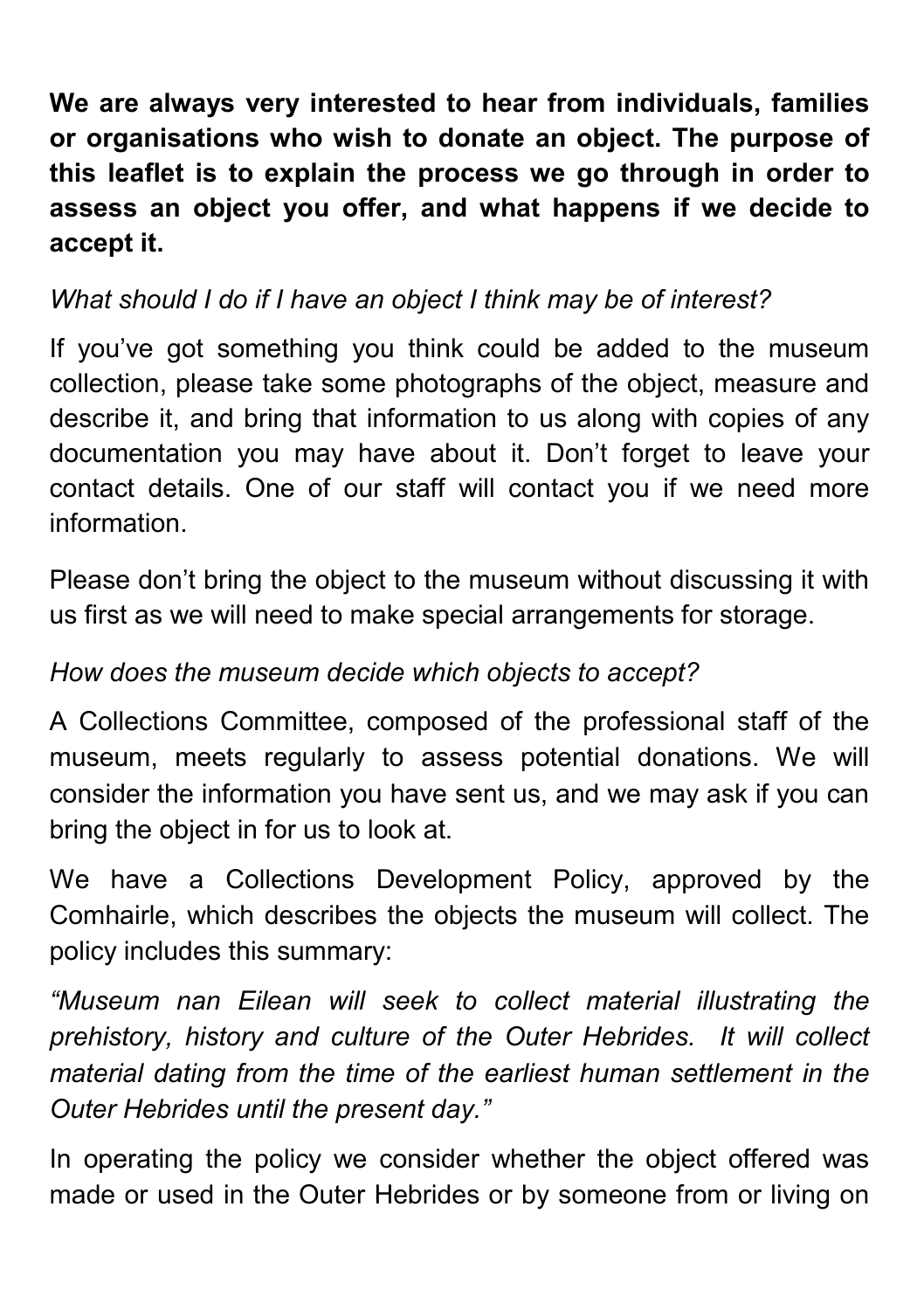the islands. We consider whether the object will be unique within our collection and those of the Comainn Eachdriadh, or whether it duplicates objects already held.

We also consider the condition of the object and what conservation work may be required in order to ensure it can be safely kept for future generations. In doing so we also work out whether we can safely store or exhibit the object.

Often we decide to defer a decision on an object in order to consult experts and colleagues at other museums, or with your permission to appeal for further information from the public.

As the museum is obliged to care for objects appropriately and keep them in trust permanently for the public benefit once they are in our collection, we can't accept every object offered to us.

### *What will happen if the museum decides to accept an object?*

If we decide to accept your object, we will write to you to confirm this decision. We will also fill out some forms with you which describe the donation and legally sign over the object from your possession to Museum nan Eilean. In the case of high value or very rare objects we may need proof that you are the legal owner and have authority to make the donation.

We will also make arrangements to collect the object and to record any information you would wish us to use when displaying it, such as its provenance and any credit line to be used on a label.

### *What if my object is not accepted?*

If we decide not to accept your object into the collection we will write to you explaining why. We may recommend another museum that may be interested in the object and will help you get in touch with them if that is the case.